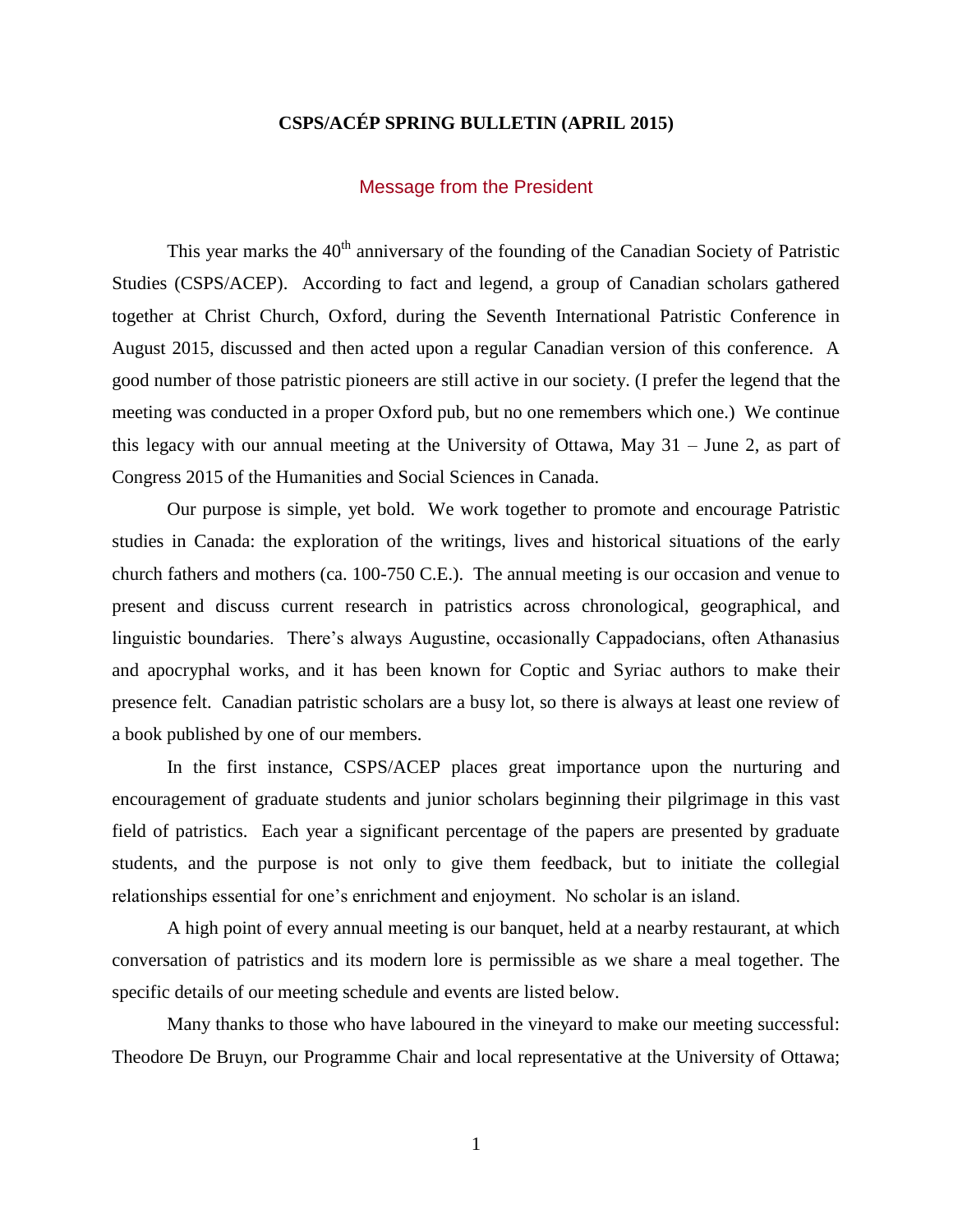Mona TokarekLaFosse, Vice President; Steven Muir, Treasurer; Tim Pettipiece, Secretary; and Paul Smith, Communications.

Finally, you don't have to be Canadian to attend and participate in our society, and we do have many members from Europe, Asia, Africa, Central and South America, and the USA. We enrich one another, so please join us in the Nation's Capital at the end of May as we celebrate our 'biblical' 40<sup>th</sup> anniversary. Come wander with us.

Yours,

Robert Kitchen, President Knox-Metropolitan United Church Regina, Saskatchewan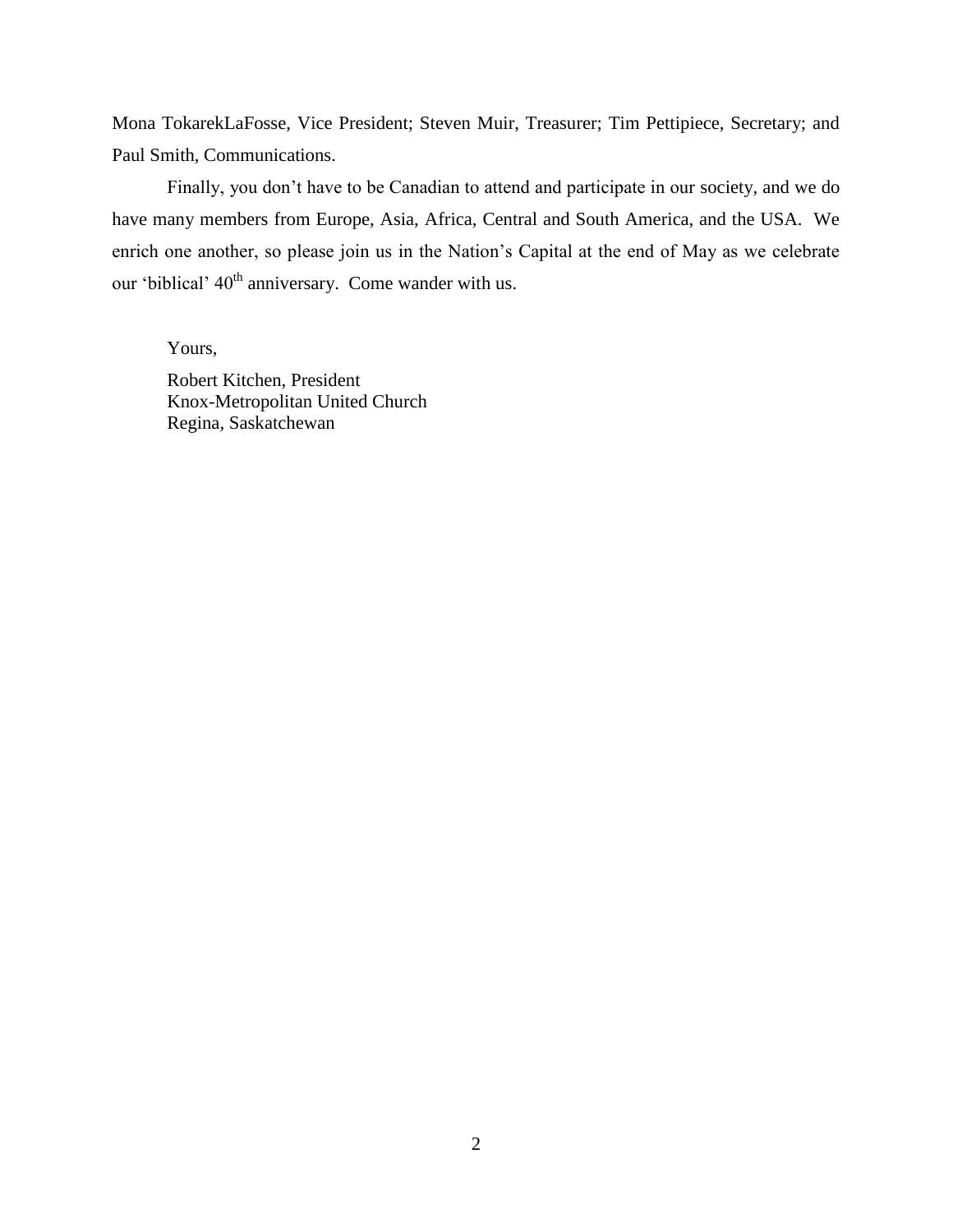# CONGRESS OF THE HUMANITIES AND SOCIAL SCIENCES 2015 CONGRÈS DES SCIENCES HUMAINES 2015

#### **Canadian Society of Patristic Studies Association canadienne des étudespatristiques**

## **University of Ottawa/Université d'Ottawa**

#### **Programme**

Please note that the sessions on Sunday and Monday (except session 8) will take place in Desmarais (DMS) 4120, and that the sessions on Tuesday will take place in MacDonald (MCD)

311.

Veuilleznoterque le dimancheet le lundi les séances aura lieu enDesmarais (DMS) 4120 (sauf la séance 8), et que le mardi les séances auront lieu en MacDonald (MCD) 311.

# **Sunday, May 31/dimanche 31 mai – DMS 4120**

#### 9:00-9:15**Welcome/Mot de bienvenue**

Robert Kitchen, President/Président

## **Session/Séance 1: Gender and Agency/Genre etefficacité**

Chair/Président:Theodore de Bruyn (University of Ottawa/Université d'Ottawa)

- 9:15-9:45 **Heather Barkman** (University of Ottawa): "Constructing Crispina: Power, Agency, and Martyrdom in Late Antiquity"
- 9:45-10:15 **Timothy Pettipiece** (University of Ottawa): "Virgins, Abstainers, Widows, and Girls: Women in the Coptic Manichaean Homilies"
- 10:15-10:30 **Break/Pause**

#### **Session/Séance 2: Amulets/Amulettes**

Chair/Président: Timothy Pettipiece (University of Ottawa/Université d'Ottawa)

10:30-11:00 **Lincoln H. Blumell** (Brigham Young University): "A New Christian Amulet in the J. Rendel Harris Collection"

#### **Session/Séance 3: Book Discussion/Discussion du livre**

Chair/Président: Dominique Côté (University of Ottawa/Université d'Ottawa)

11:00-12:00 Author: **Ariane Magny** (Thompson Rivers University): *Porphyry in FragmentsReception of an Anti-Christian Text in Late Antiquity* (Ashgate, 2014). Respondent: **Marie Pierre Bussières** (Université d'Ottawa)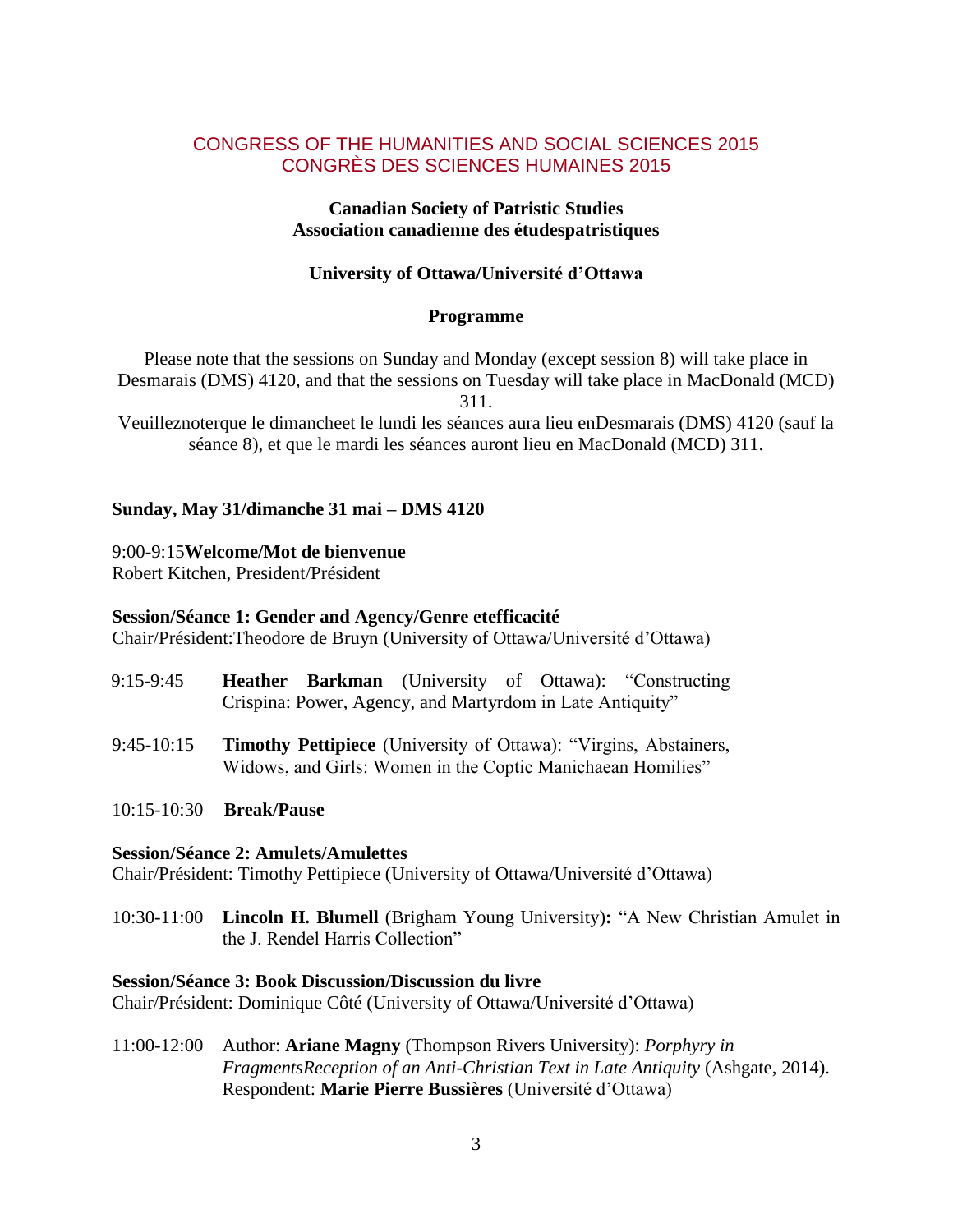#### 12:00-13:30 **Lunch**

#### **Session/Séance 4: Augustine the Preacher/Augustin le prédicateur**

Chair/Président:Robert Kennedy (Saint Francis Xavier University)

- 13:30-14:00 **Hubertus R. Drobner** (TheologischeFakultät Paderborn): "New Identifications of Augustinian and Pseudo-augustinian Sermons: Method and Results"
- 14:00-14:30 **Michael Glowasky** (University of Durham): "Narrative and Christian Identity in Augustine's Sermons to the *infantes*"
- 14:30-15:00 **Wendy E. Helleman** (Toronto): "Augustine's Sermons: The Rejection of Hagar as Rejection of the Jews"
- 15:00-15:15 **Break/Pause**

**Session/Séance 5: Theology and Ethics/Théologie et éthique** Chair/Président:Wendy E. Helleman (Toronto)

- 15:15-15:45 **Dragos A. Giulea** (Concordia University): "Origen's Christology of the Divine Form"
- 15:45-16:15 **Robert Kennedy** (Saint Francis Xavier University): "Augustine on Use and Enjoyment: A Re-Examination"

## **19:00 CSBS Craigie Lecture**

**Hugh Williamson** (Oxford University): "In the Shadow of S. R. Driver: A Centennial Appreciation"

## **Monday, June 1/lundi 1erjuin – DMS 4120**

**Session/Séance 6: Ascetic Traditions/Traditions ascétiques** Chair/Président:Steven Muir (Concordia University College of Alberta)

- 9:00-9:30 **Robert A. Kitchen** (Knox-Metropolitan United Church, Regina): "In Search of Lost Apophthegmata: Tales of Apatheia in John the Solitary of Apamea"
- 9:30-10:00 **FabrizioVecoli**(Université de Montréal) : « L'Écrituredans la doctrine ascétique des Pères du Désert »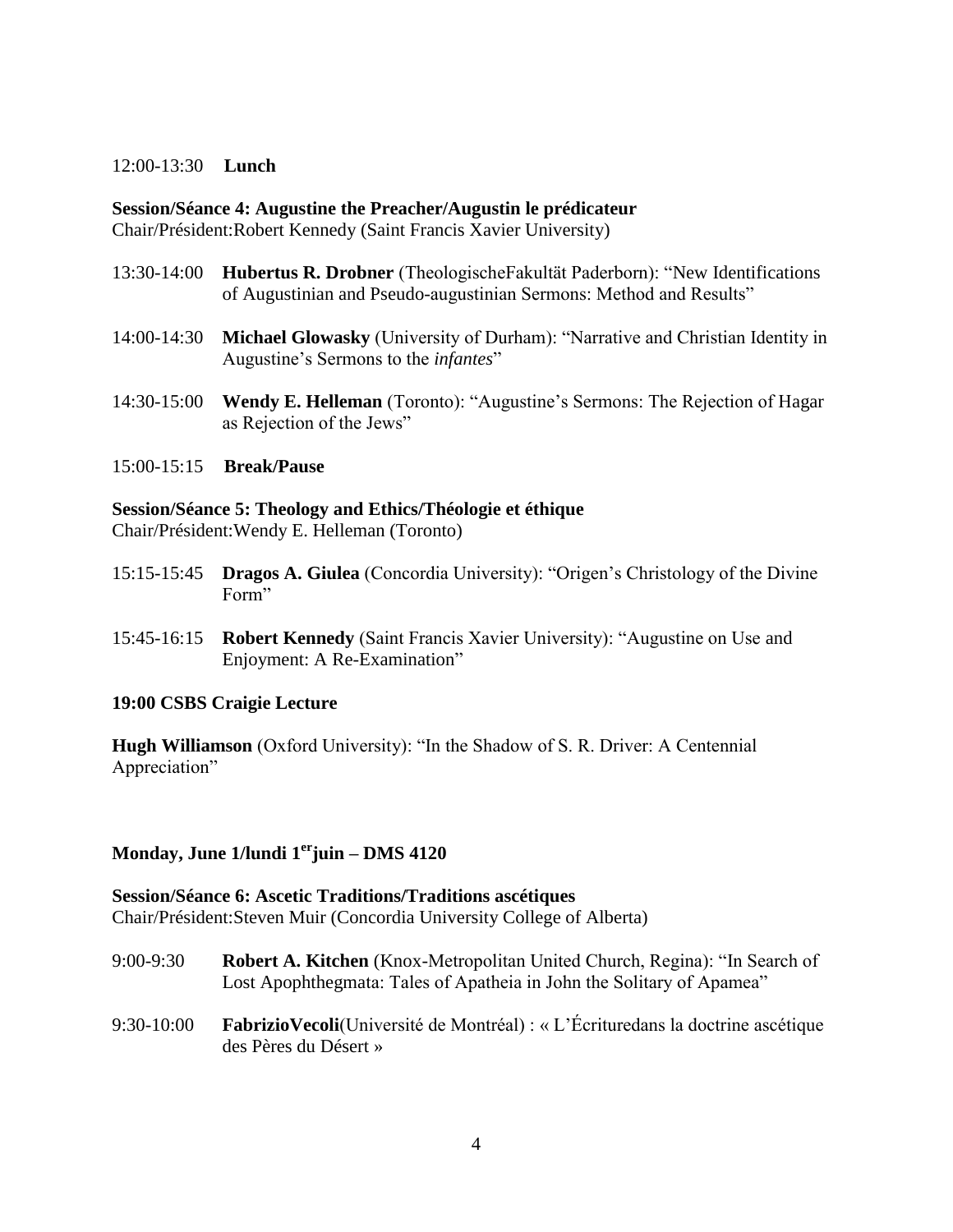10:00-10:30 **Yuri Forbes-Petrovich** (University of Western Ontario): "Michel Foucualt'sAlethurgical Use of Church Fathers"

#### 10:30-11:00 **Break/Pause**

**Session/Séance 7: CSPS is Forty!/ACÉP a quarante!** Chair/Président:Robert Kitchen, President/Président

11:00-12:00 Varia

12:00-13:30 **Lunch**

#### 12:00-13:30 **Executive Meeting/Réunion du bureau**

# **Session/Séance 8: Christian Apocrypha (Joint Session with Canadian Society of Biblical Studies)– FSS 6004**

Chair/Président: Timothy Pettipiece (Carleton University)

- 13:30-14:00 **Tony Burke and Sarah Veale** (York University): "Two Martyrdoms of John the Baptist"
- 14:00-14:30 **Pietro D'Agostino** (ÉcolePratique des HautesÉtudes, Paris) "Re-write, Re-use and Recycle: Transformations in the Writing of Christian Apocrypha"
- 14:30-15:00 **Pierre Cardinal** (Université Laval): "Unerelecturechrétienne des Psaumes de Salomon dans le second discours de Pierre (Ac 3,12-26)"
- 15:00-15:15 **Break/Pause**
- 15:15-15:45 **Anna Cwikla** (University of Toronto): "Witnessing the True Martyr in the **Testimony of Truth**"
- 15:45-16:15 **Emily Laflèche** (University of Toronto): "Ritual Aspects of the Eroticization of the Divine in the Gospel of Philip"
- 16:15-16:45 **Calogero A. Miceli** (Concordia University): "An Ancient Chain Letter: The Epistle of Christ from Heaven"
- 19:30 **Banquet – Play Food & Wine, 1 York Street (corner of Sussex Drive and York Street, opposite the Embassy of the United States of America)**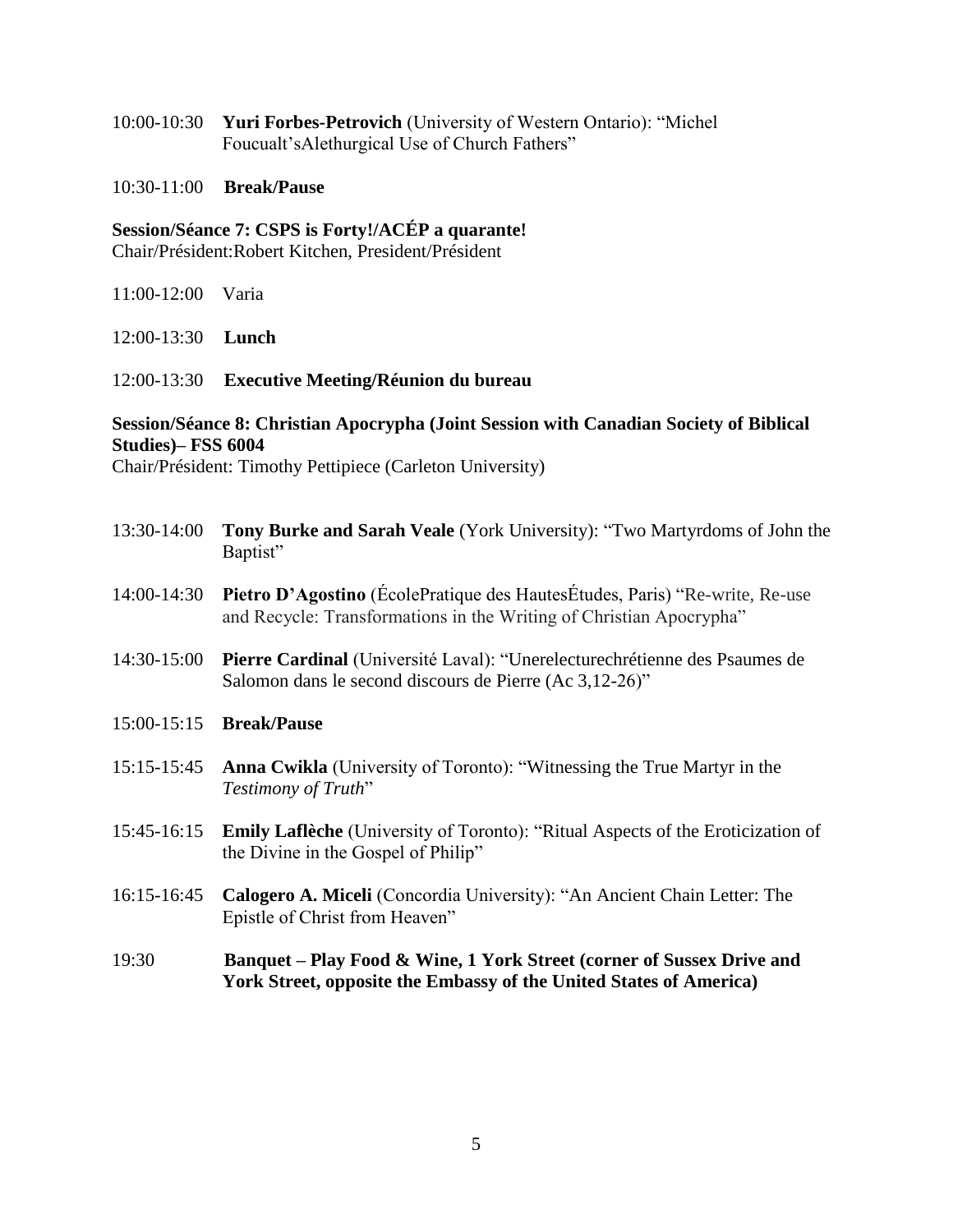# **Tuesday, June 2/mardi 2 juin – MCD 311**

9:00-10:30 **Annual General Meeting/Assemblée générale**

10:30-11:00 **Break/Pause**

**Session/Séance 9: Athens and Jerusalem/AthènesetJérusalem**

Chair/Président:Geoffrey Dunn (Australian Catholic University)

- 11:00-11:30 **Miriam DeCock**(McMaster University): "The Second-Century Jewish Translators of the Septuagint in Patristic Biblical Theory"
- 11:30-12:00 **Daniel Maoz** (Concordia University): "Claiming Jerusalem for Christianity: Tertullian's Capital Idea"
- 12:00-13:30 **Lunch**

#### **Session/Séance 10: Emperors and Popes/Empereursetpapes**

Chair/Président:Theodore de Bruyn (University of Ottawa/Université d'Ottawa)

- 13:30-14:00 **JefferyAubin** (Université Laval) : « Les passages dualistes et les dédicaces à Constantin dans les *Divinaeinstitutiones* de Lactance »
- 14:00-14:30 **Rajiv K. Bhola** (University of Ottawa): "What's in a Dream?:Scriptural Parallels in Lactantius' Accounts of the Visions of Constantine and Licinius"
- 14:30-15:00 **Geoffrey Dunn** (Australian Catholic University): "Boniface I's Theology of Papal Authority in *Manetbeatum* to Illyrian Bishops"
- 15:00-15:15 **Break/Pause**

## **Session/Séance 11: Political Thought/Idées politiques**

Chair/Président: Robert A. Kitchen (Knox-Metropolitan United Church, Regina)

- 15:15-15:45 **Paul Saieg**: "Presbyters and Philosophical Polity in Irenaeus of Lyons"
- 15:45-16:15 **Shaun Retallick** (McGill University): "Athanasius' *Konzilsidee*: H.J. Sieben's Analysis Revisited"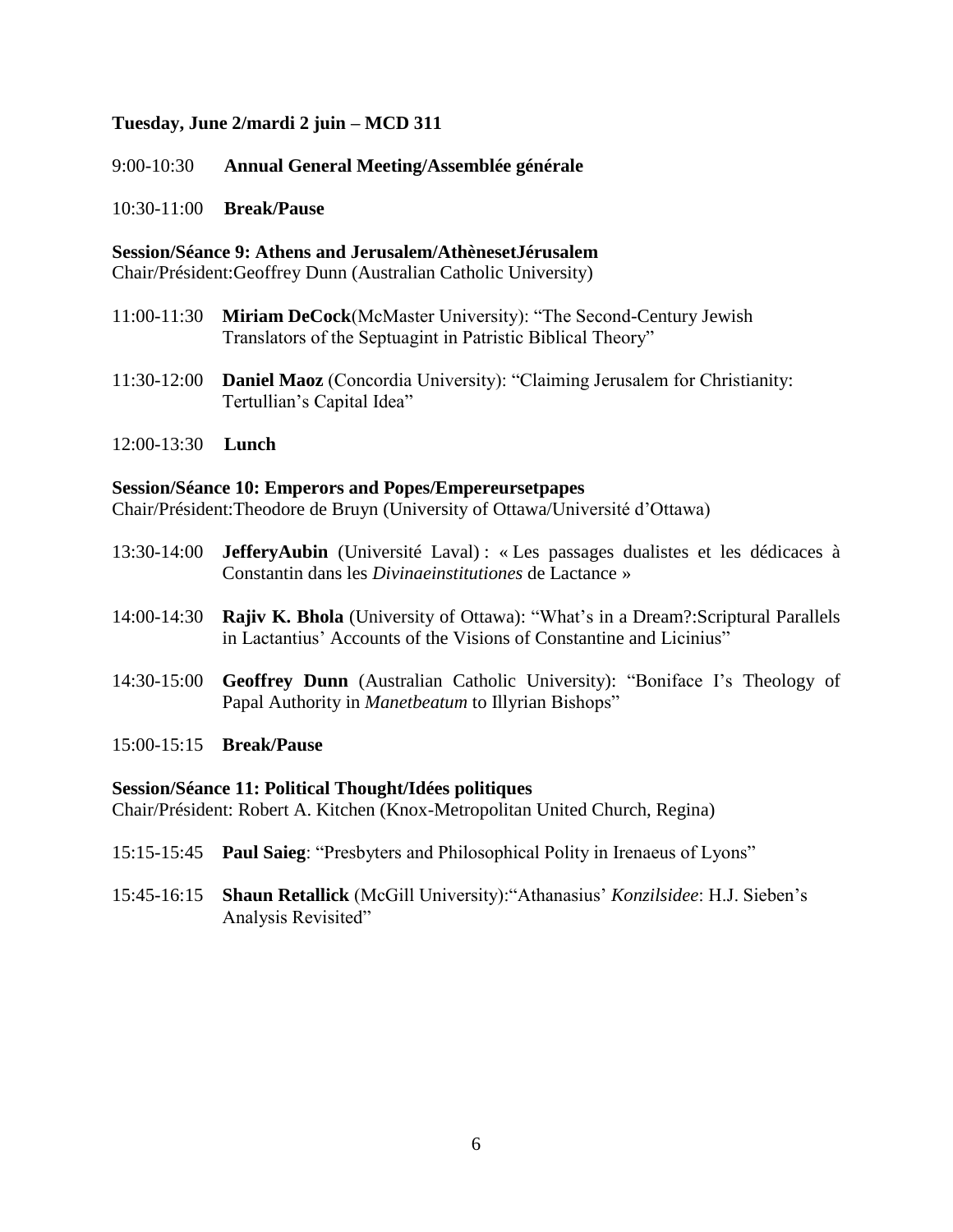## **Abstracts/Résumés**

# **JefferyAubin, Université Laval (jeffery.aubin.1@ulaval.ca)**

« Les passages dualistes et les dédicaces à Constantin dans les *Divinaeinstitutiones* de Lactance »

Deux datations ont été proposées pour les dédicaces à Constantin et les ajouts de passages dualistes dans les *Diuinaeinstitutiones*de Lactance. Il existe toutefois deux problèmes concernant ces ajouts : le premier est de savoir si les ajouts ont été fait au même moment et le second concerne la datation. Le texte comporte cependant des indices qui montrent que tant les dédicaces que les ajouts de passages dualistes ont pour destinataire Constantin. Une nouvelle critique interne de ces passages tend à supporter une date entre 321 et 324 puisque ces passages reprennent certains éléments de la crise arienne.

# **Heather Barkman, University of Ottawa (barkman.heather@gmail.com)**

"Constructing Crispina: Power, Agency, and Martyrdom in Late Antiquity"

As Eric Rebillard has recently argued in *Christians and Their Many Identities in Late Antiquity*, Christians adopted different identities depending on context. This fluidity influenced Christian women's access to levels of power and agency. This presentation will combine modern sociological examinations of women's power and agency with the example of the fourth-century martyr Crispina. Crispina's identity in the *Passio Sanctae Crispinae*differs significantly from Augustine's descriptions in his sermons (*Serm.* 286, 313G, 354; *Psal.* 120, 137). Reading this discrepancy as a rhetorical strategy to re-form Crispina allows for a nuanced understanding of female martyrdom and identity construction in late antiquity.

## **Rajiv K. Bhola, University of Ottawa (r\_bhola@rogers.com)**

―What's in a Dream?:Scriptural Parallels in Lactantius' Accounts of the Visions of Constantine and Licinius"

In his *De mortibuspersecutorum*, Lactantius ascribes similar visionary experiences to the emperors Constantine and Licinius before the decisive battles of their respective civil wars, which has raised questions as to the genuineness of Lactantius' reporting, as well as Constantinian and Licinian motivations. Seldom considered, however, is how Lactantius constructs these vision narratives using commonplace literary motifs. This paper examines Lactantius' use of one motif in particular, scriptural parallel, by which he provides his vision narratives with Christian significance.

## **Lincoln H. Blumell, Brigham Young University (lincoln\_blumell@byu.edu)**

"A New Christian Amulet in the J. Rendel Harris Collection"

This paper will present on the discovery of a previously unknown New Testament papyrus in the J. Rendel Harris Collection at Birmingham. The papyrus was discovered earlier this year by the author while cataloging this collection. The papyrus contains a non-continuous passage from the Book of Acts and this presentation will seek to elucidate this papyrus and its contribution to New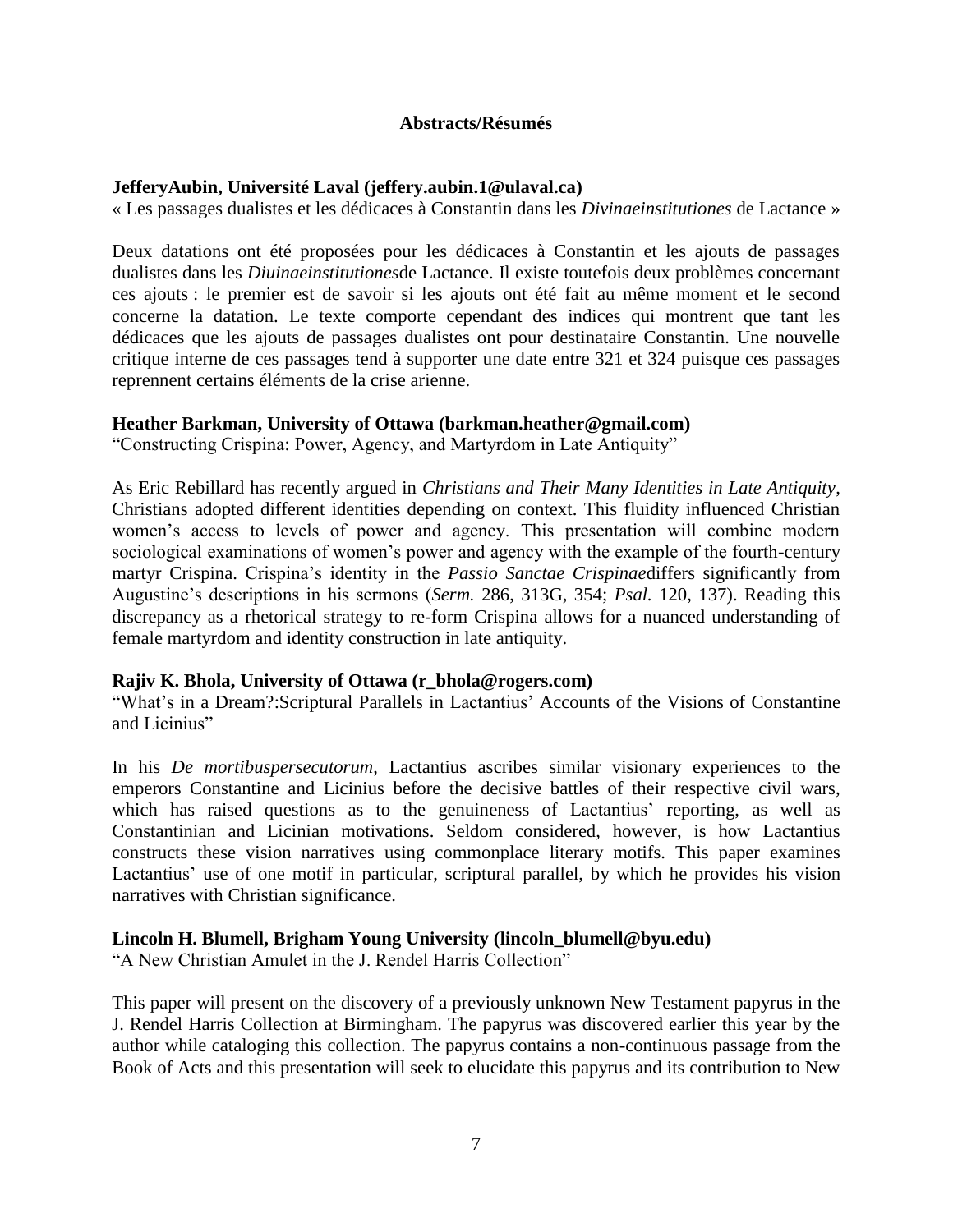Testament papyri. Specifically, this presentation will seek to elucidate how this papyrus is best understood as an amulet and how it may have functioned to ward of persecution.

## **Tony Burke and Sarah Veale, York University**

"Two Martyrdoms of John the Baptist"

In 1904 Alexander Berendts (*Die handschriftlicheÜberlieferung der Zacharias- und Johannes-Apokryphen.* TU, N. F. 11/3. Leipzig: J. C. Hinrichs) published a comprehensive survey of five martyrdoms of John the Baptist extant in Greek and Slavonic. Of these, only Passion 5 (the *Life and Martyrdom of John the Baptist*;CANT 181) has seen much attention—a critical edition and French translation was published by François Nau ("Histoire de saint Jean Baptiste attribuée à saint Marc l'Évangéliste,"*PO* [1908]: 521-41) and an English translation was prepared by Andrew Bernhard for *New Testament Apocrypha: More Noncanonical Scriptures* (forthcoming). As for the other four texts, there is much confusion in Berendts' and Nau's reports about the contents of the unpublished manuscripts. This paper seeks to make some progress in sorting through the various witnesses by presenting editions and English translations of two texts: Berendts' Passion 2 (the *Decapitation of John the Forerunner* attributed to his disciple Eurippus; CANT 180.2) and an unedited, related but lengthier text (untitled but also attributed to Eurippus; CANT 180.4). The translations will appear along with introductions in the second volume of *New Testament Apocrypha: More Noncanonical Scriptures*.

## **Pierre Cardinal, Université Laval**

« Une relecture chrétienne des Psaumes de Salomon dans le second discours de Pierre (Ac 3,12- 26) »

Les Psaumes de Salomon, conservésdans la Septante, plaident pour la libérationprochaine de l'envahisseur, uneréférence à l'entrée des Romains à Jérusalempeuavantnotreère. On assure à Dieu la conversion des cœurs, enespérant la libérationetl'envoi du Messie. La réalisationconcrète de cetespoirestjustement le propos du second discours de Pierre (Ac 3,12-26). Il s'agit pour l'auteur de démontrerque le jour de la miséricordeestvenu, celuioùDieupurifie et bénitIsraëlparl'envoi de son Messie (PsSal 18,5). D'oùl'engagement à la repentance et à la conversion qui correspond à l'appel de Pierre, pour qui les joursannoncés et leursbienfaitssontarrivés (PsSal 9,7.10; 18,6). La venue du Messies'inscritdansl'allianceconcluejadis avec les Pères (PsSal 9,10). Cettefaçon de s'inspirer d'un texteest comparable à ceque Craig Evans avaitobservédans le  $1<sup>er</sup>$ discours de Pierre (Ac 2) (―The Prophetic Setting of the Pentecost Sermon,‖dans C.A. Evans et J.A. Sanders, *Luke and Scripture: The Function of Sacred Tradition in Luke-Acts*, Minneapolis, Fortress, p. 212-224]). Davantageque la seule citation de Joël 3,1-5 (Ac 2,17-21), c'estl'ensemble du 1<sup>er</sup>discours qui montre un réseau de correspondances avec le Livre de Joël. Celui-ci peutêtrequalifié de *subtext*. On observe le mêmephénomène de réappropriationdans le second discours de Pierre, oùcesont les Psaumes de Salomon, enparticulier 9,7-10 et 18,3-7, qui constituent son arrière-plan scripturaire. Le second discours de Pierre constitueun bel exempled'uneréinterprétationchrétienne d'un écritjuif qui n'afinalement pas étéinclusdans la version définitive du canon.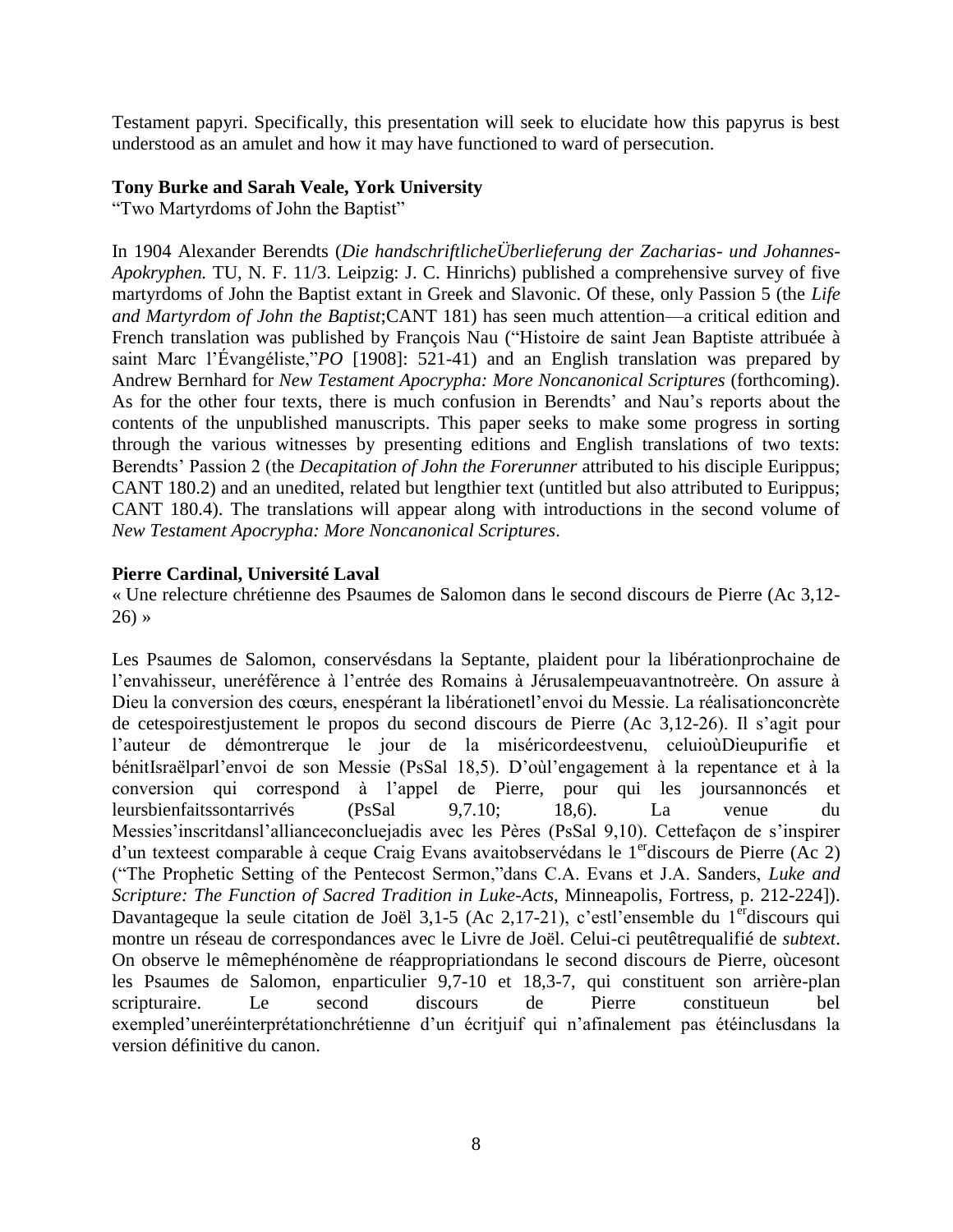#### **Anna Cwikla, University of Toronto**

"Witnessing the True Martyr in the *Testimony of Truth*"

The *Testimony of Truth* is often used by scholars as a case in point of heresiologists' claims that ―Gnostics‖ rejected martyrdom in early Christianity. Recent scholarship, however, has suggested that *Test*. *Truth*. is criticizing not martyrdom per se, but rather the act of confessing that one is a Christian "in only word (but) not with power" (*Test. Truth* 31:24–26). By comparing *Test*. *Truth*'s critique of this confession with similar views held by Clement of Alexandria, this paper explores the possibility that some heresiologistsmisunderstood the "Gnostics" position against this deficient confession to be a whole scale rejection of martyrdom.

#### **Pietro D'Agostino, ÉcolePratique des HautesÉtudes (Paris)**

"Re-write, Re-use and Recycle: Transformations in the Writing of Christian Apocrypha"

In the scope of the pseudepigraphical production the place of the so-called *History of the Rechabites*(also known as *The Narration of Zosimos*) was for long discussed for severalreasons. First of all, the suitability of the literary category of "pseudepigraphical" toclassify the work; secondly, the possibility of tracking down the apocryphal Jewishtraditions that are gathered in it. The biblical and extra-biblical materials (cf. Jeremiah,35) that we can find in the work are related to the sons of Jonadab, son of Rechab, andconcern their destiny in a paradisiacal abode, separately from the rest of the human kind.These narrative matters, collected by an anonimous author, were included in a monasticascetic work that concerns the life and adventures of the Christian hermit Zosimos. Is it the case of Christianization of Jewish apocryphal? It is in the intentions of this paper toanswer to this question, showing how difficult can be to name a definition for the literarygenre of this work (often too fastly classified as a pseudepigraphon), and researching theancient core from which the legend of the Rechabites originated.

#### **Miriam DeCock, McMaster University (decockmj@mcmaster.ca)**

"The Second-Century Jewish Translators of the Septuagint in Patristic Biblical Theory"

My paper explores the rhetorical role of the second-century Jewish translators of the Septuagint, Aquila, Symmachus, and Theodotion within Patristic thought. Contrary to recent arguments that the Fathers discredited these translations due to the translators'Jewishness, careful examination of their descriptions of these figures suggests just the opposite. It was the translators'*lack* of Jewishness that the Fathers emphasized. I will compare the statements of Justin Martyr, Irenaeus, Eusebius of Caesarea, Epiphanius of Salamis, Augustine, and Jerome about the translators of the Septuagint with their statements about the three suspect translators. Not only did the Fathers esteem the Septuagint as a perfectly inspired translation, they also esteemed its Jewish translators.

#### **Hubertus R. Drobner, TheologischeFakultät Paderborn, Germany (dhubertus@aol.com)** "New Identifications of Augustinian and Pseudo-augustinian Sermons: Method and Results"

In the pre-computer age the comprehensive catalogue of augustinian manuscripts in Europe, published by the Academy in Vienna, had to leave the identifications of numerous pieces of text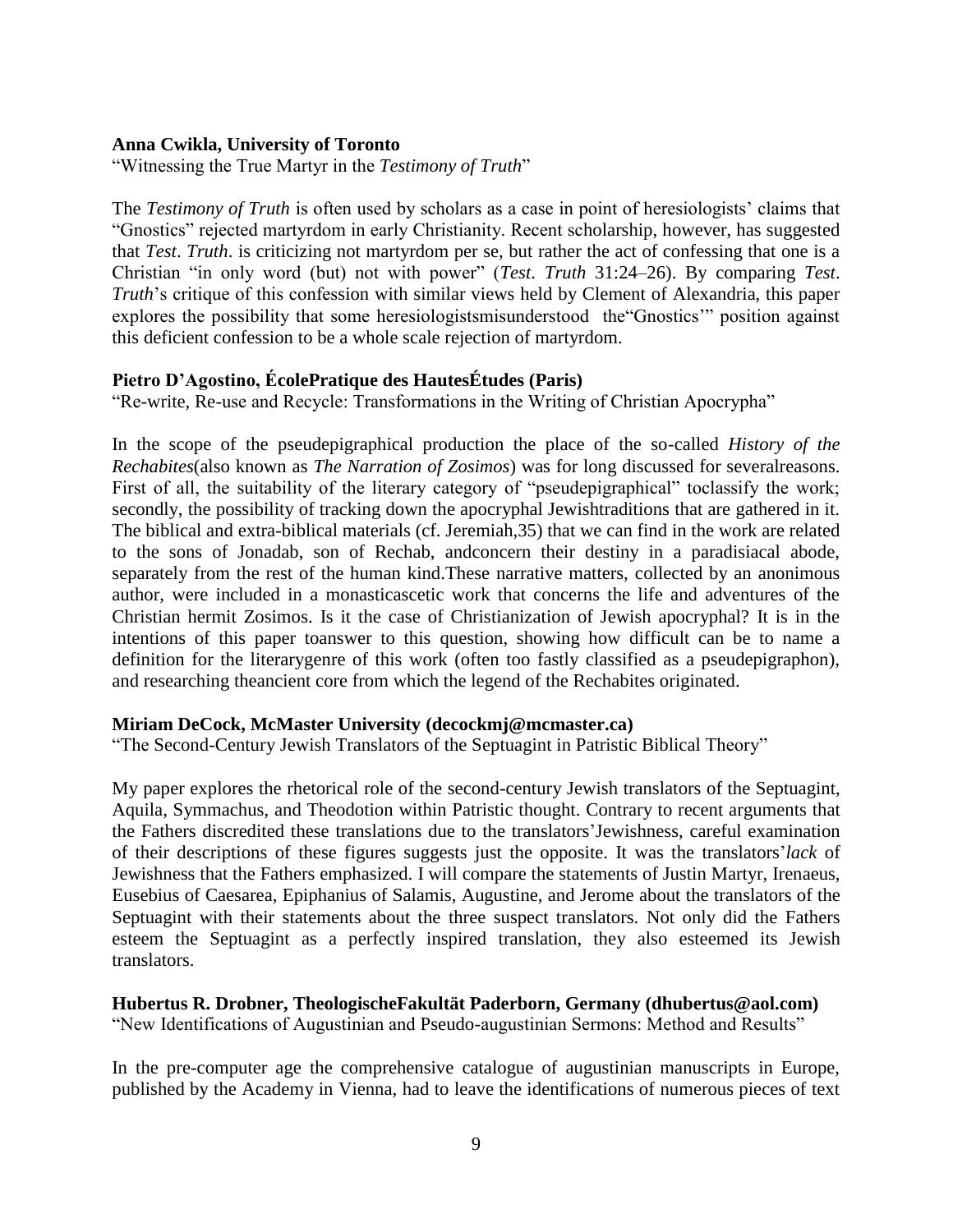open. Computer databases open new and successful ways to supplement many new identifications, which may eventually even be able to identify hitherto unknown sermons. The paper intends to present both method and results of new identifications of augustinian, pseudoaugustinian and related sermons from manuscripts in various European libraries.

## **Geoffrey Dunn, Australian Catholic University (Geoff.Dunn@acu.edu.au)**

"Boniface I's Theology of Papal Authority in *Manetbeatum* to Illyrian Bishops"

In 422, Boniface I (418-422), bishop of Rome, wrote *Manetbeatum* (*Ep.* 15 = *Coll. Thess. Ep.* 8  $=$  JK 365) to Rufus of Thessaloniki and other bishops in Illyricum Orientale over the dispute that had arisen with the election of Perigenes as bishop of Corinth. While Boniface had supported his appointment some local bishops had opposed it and had appealed to the bishop of Constantinople to resolve the matter. For Boniface, the question became one about which church had supervisory authority over the churches of Illyrium Orientale more than it was about the election of Perigenes. In his letter he set forth a theology of apostolic primacy for the church of Rome, which in itself is worthy of examination. Further, this paper will argue that we find a stronger sense of Roman primacy in this letter than in letters hitherto written to Illyricum because the threat to Rome's role in the region was greater than ever before, since the dispute had changed from being one about Rome's role in Illyricum to one of Rome's relationship with Constantinople

# **Yuri Forbes-Petrovich, University of Western Ontario (yforbesp@uwo.ca)**

"Michel Foucualt'sAlethurgical Use of Church Fathers"

The philosopher and historian has a well-established connection to classical sources stemming from the abrupt introduction of Greek and Roman material into his *History of Sexuality*. His printed interest in the classical accounts regarding pleasure and sexuality are now being fully substantiated by the ongoing publication of his lectures at the Collège de France. The lectures from 1980 until his death in 1984 reveal an overwhelming concern with the analysis of *epimeleiaheautou* (care of the self) and *parrhēsia* (truth-telling). While his focus is on the Platonic, Stoic and Cynic sources he provides a substantial account of the Church Fathers (Cassian, John Chrysostom, Jerome, Tertullian as well as Philo) and ultimately a Christian conception of the subject to accord with his Greek and Roman counterexamples.

## **Dragos A. Giulea, Concordia University (dragos.giulea@concordia.ca)**

"Origen's Christology of the Divine Form"

This paper investigates Origen's Christology from a less explored perspective, namely, a Christology gravitating around the concept of "divine form," usually expressed as *morphetheou*. The inquiry unveils that this concept functions as a divine title and it is more convergent with both its pre-Nicene use and the Christology of the first three centuries rather than with its post-Nicene interpretation. It is also consistent with the late antique thought that God actually possesses a form. The article inspects the role of the form of God from a theological viewpoint (concerning God's realm) as well as economical (regarding Jesus' earthly existence) and eschatological. Thus the knowledge and contemplation of Christ's divine form turns into the goal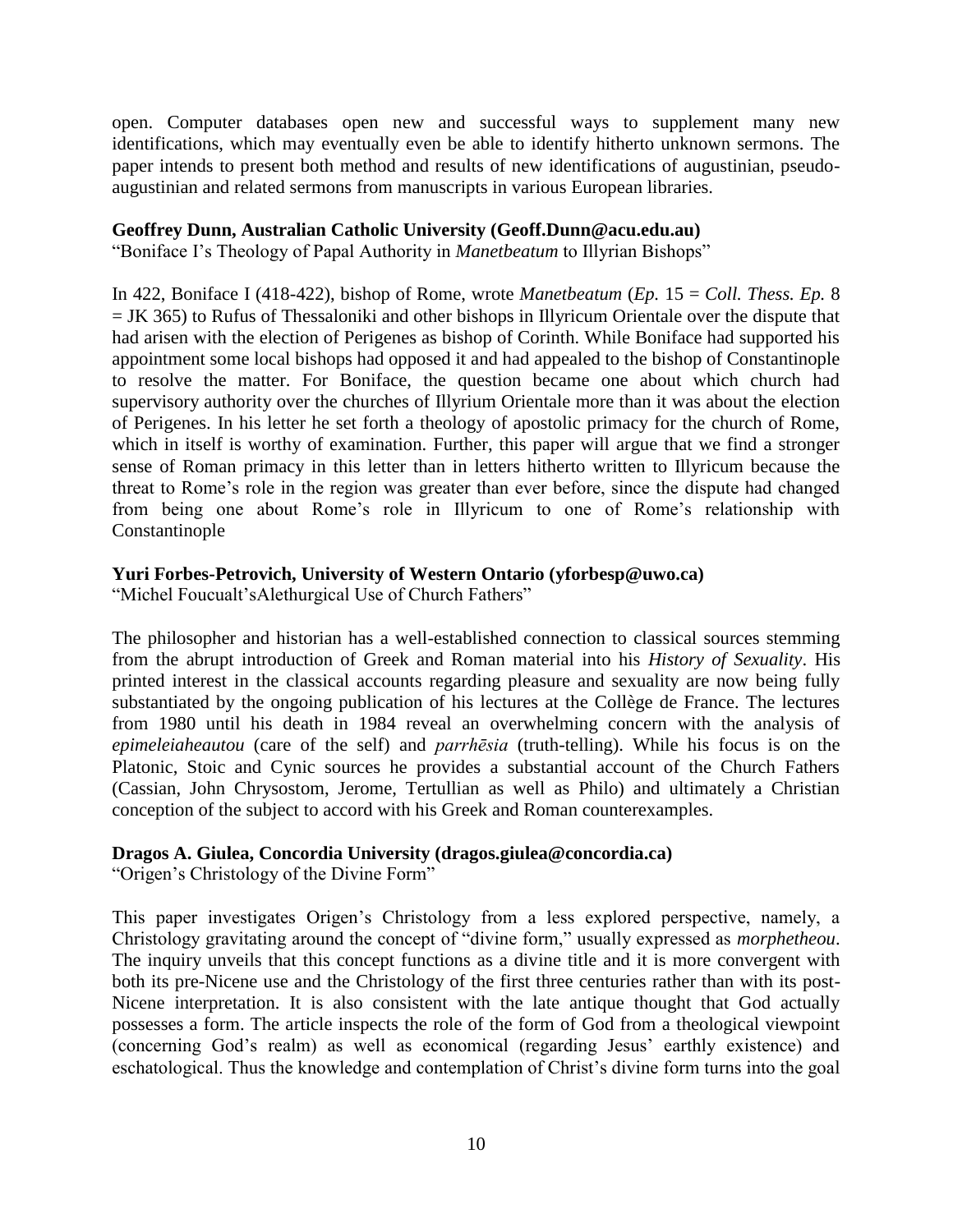of human justified existence, while the divine form is the archetype to be imitated in God's kingdom when humans will become its luminous images.

#### **Michael Glowasky, University of Durham (michaelxgx@hotmail.com)**

"Narrative and Christian Identity in Augustine's Sermons to the *infantes*"

Augustine's sermons to newly baptized members of his congregation address the question of how new believers ought to self-identify as Christians. These sermons are unique in that they provide concrete examples of Augustine's teaching on Christian identity in positive terms, instead of his far more common method of contrasting Christian belief and practice with other religious groups, such as the Donatists. Still, these sermons remain relatively unstudied in this regard. This paper seeks to show how Augustine teaches the newly baptized members of his congregation to understand their new identity by including them within the scriptural narrative, revealing his particular notion of narration as the fundamental hermeneutical principle in his teaching on Christian identity.

#### **Wendy E. Helleman, Toronto (hellemanw@gmail.com)**

"Augustine's Sermons: The Rejection of Hagar as Rejection of the Jews"

The pastoral intent of Augustine's preaching did not exclude a lively polemical element. His sermons provide eloquent testimony to his combative spirit, challenging any opponent of the Catholic Christian faith. A study of Augustine's use of the Pauline allegory of Sarah and Hagar (Galatians 4.21-31) reveals his application of the passage in debate with Manichees, Donatists and Jews, whether in literary published work (*De Civitate Dei, De Trinitate, Contra Faustum*, etc.) or in sermons, especially *In Iohannis euangeliumtractatus* XI, *AdversusIudaeos*, and *Enarratio in Psalmum* CXIX .

While Augustine's response to Manichees and Donatists has mainly a historical significance, his treatment of Jews and Judaism remains a live issue. Difficulties in Augustine's approach have been noted recently by Joh. Van Oort ("Jews and Judaism in Augustine's *Sermones*‖ in G. Partoens et al. eds., *MinisteriumSermonis*,Turnhout: Brepols, 2009: 243-265), though Van Oort does note the complexity of the charge of anti-Semitism. To address the question more adequately, this paper looks at the sermons devoting significant attention to the Sarah/Hagar allegory, and examines what direct application to Manichees and Donatists means for Augustine's concerns about the Jews. Supporting the approach of Paul Kolbet (*Augustine and the Cure of Souls*, Indiana: University of Notre Dame, 2010), the paper briefly reviews stylistic and exegetical factors significant for understanding Augustine's rhetorical strategy in the sermons.

## **Robert Kennedy, Saint Francis Xavier University (rkennedy@stfx.ca)**

"Augustine on Use and Enjoyment: A Re-Examination"

Augustine's argument that God alone ought to be enjoyed for his own sake and that all other things, including our neighbours and ourselves, ought to be used in order to enjoy God, is fundamental to his ethics from his first formulation of the distinction in *On True Religion* until his final works. This paper will begin with his elucidation of use and enjoyment in *On Christian*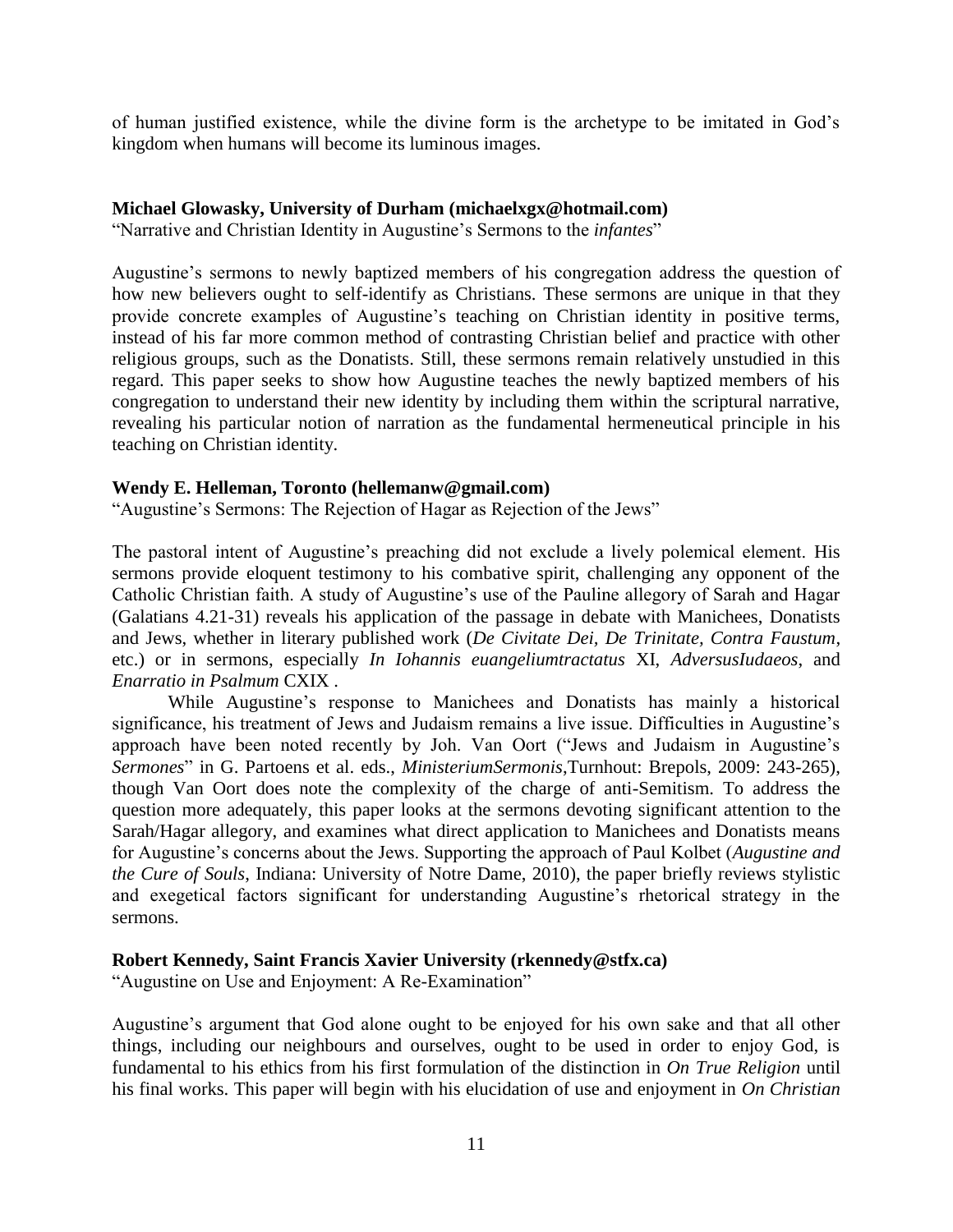*Doctrine* and, drawing on the refinements of it in Augustine's later works, illustrate the connection between this distinction and other key ideas in his theory of will.

# **Robert A. Kitchen, Knox-Metropolitan United Church, Regina, Saskatchewan (robertardellekitchen@gmail.com)**

"In Search of Lost Apophthegmata: Tales of Apatheia in John the Solitary of Apamea"

A relatively unknown fifth-century Syriac author on asceticism and the prayer life, John the Solitary of Apamea, has been gaining more attention as a foundational theologian of the spiritual life. His essays and dialogues are dense and not easy to follow, which John recognizes and admits, so at the end of one long essay he offers fourteen pithy anonymous apophthegmata to illustrate the goal of the life of prayer. None have been identified belonging to one of the traditional collections. Each depicts an individual living in the state of passionlessness or apatheia, although John never uses the specific Syriac term.

These stories will be examined and compared to similar tales in the traditional collections in order to understand how these apopthegmata depict the unexplainable which John has been struggling to explain.

#### **Emily Laflèche, University of Toronto**

"Ritual Aspects of the Eroticization of the Divine in the Gospel of Philip"

The eroticization of the divine is a trope that has occurred in different forms of literature throughout the second Temple and early Christian period. The aim of this paper is to show there are many moments in the Gospel of Philip that point to the ritual aspects of the eroticization of the divine, such as the ritual of the bridal chamber. This paper will address the ritual aspects of this eroticization in the bridal chamber and attempt to allow for further clarity to the purpose of the bridal chamber within this text.

#### **Daniel Maoz, Concordia University (maoz@primus.ca)**

"Claiming Jerusalem for Christianity: Tertullian's Capital Idea"

One might expect the city of Jerusalem to play a central role in early Rabbinic Literature since the history of the Hebrew people prior to the period known today as Early Judaism 'housed' volumes of written and oral testimonies of Israelite claim to both land and city from as early as post-Exodus times nearly a millennium and a half earlier. The First and Second Jewish Revolts created a nearly two millennia hiatus in which history and residency radically changed for most Jews thereafter. During that time, the Early Church in general and Tertullian in particular considered Jerusalem to be Christian land and city, as we see in the famous epigram, *Quid ergo AthenisetHierosolymis*? ("What does Athens have to do with Jerusalem?"). In this study I consider the matter of claim to Jerusalem from these two vantage points. In particular, I am interested to learn what if any pre-Tertullian claim to Jerusalem exists in extant Patristic Literature that may have laid a foundation for Tertullian's bold claim of appropriation. As well, I seek in the early Rabbinic corpus any indicators that may shed light on to what degree early post-Temple Jewish claims remained on Jerusalem, a city now lost in battle from which its inhabitants had been expunged. It is a working thesis that both Early Christianity and Early Judaism could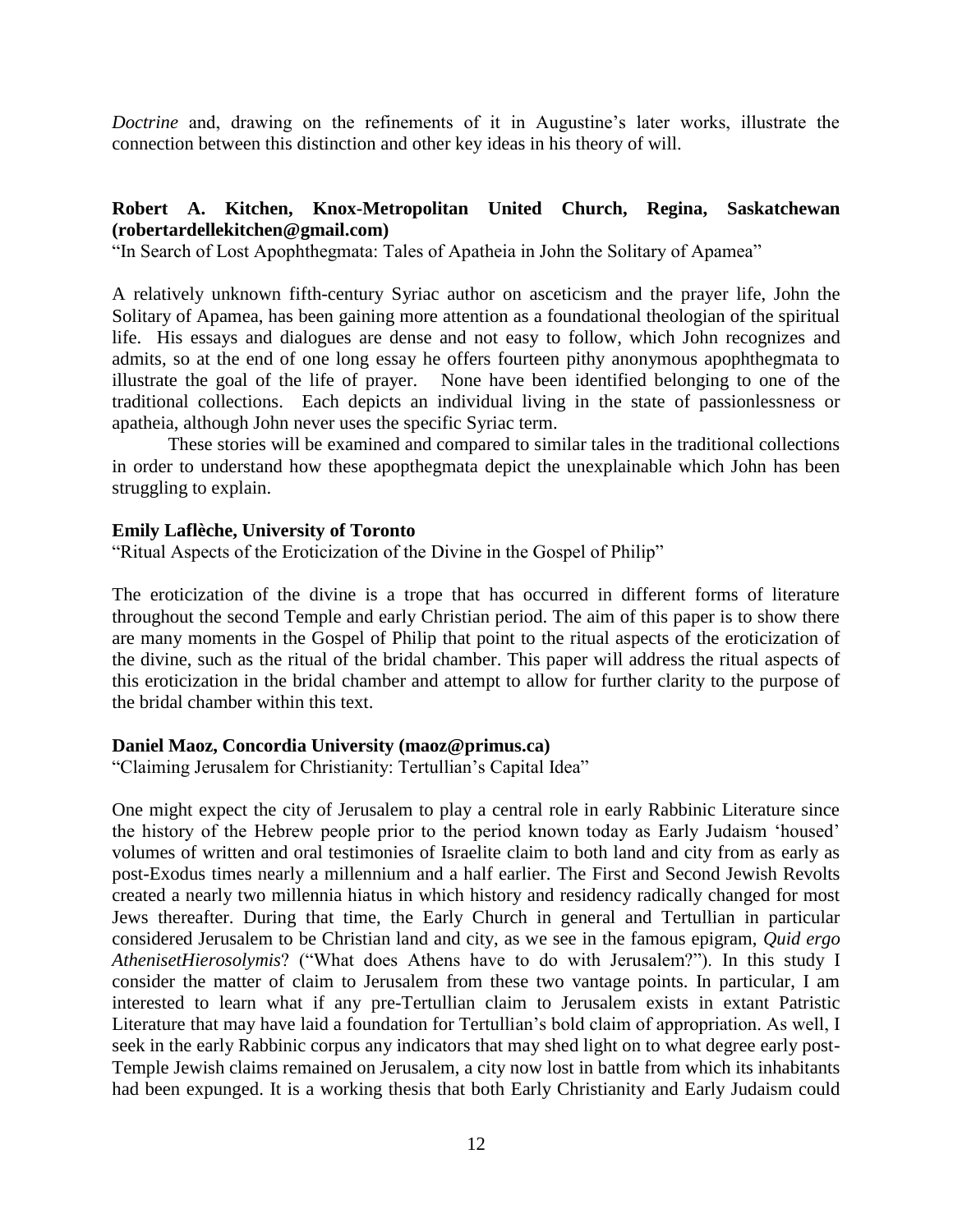ask the same question, What does Hellenism (represented by the metaphor, Athens) have to do with our faith (represented by the metaphor, Jerusalem), wherein Jerusalem was for Christianity a former Jewish land while for Judaism Jerusalem was under occupation. My investigation draws from the basic corpora of Judaica and Patristic literatures including Tertullian's *De praescriptionehaereticorum*, earlier Patristic sources, the two talmuds, and the earliest collections of aggadic and halakhic midrash.

## **Calogero A. Miceli, Concordia University**

"An Ancient Chain Letter: The Epistle of Christ from Heaven"

*The Epistle of Christ from Heaven* (*Ep. Chr. Heav.*) is an ancient letter purported to have been written by Jesus Christ and have come down to Earth from Heaven. The work is comparable to a chain letter in that it exhorts its readers to observe the Sabbath and warns that those who fail to observe or who do not own a copy of the letter will face terrible punishments as consequence. The following paper presents a modern introduction and interpretation of the *Ep. Chr. Heav.*  which will be published in the forthcoming *More Christian Apocrypha* volume (eds. Tony Burke and Brent Landau).

# **Timothy Pettipiece, University of Ottawa (tpettipi@gmail.com)**

"Virgins, Abstainers, Widows, and Girls: Women in the Coptic Manichaean Homilies"

Contained within the collection of Coptic Manichaean manuscripts discovered near MedinetMadi in 1929, the Manichaean *Homilies* codex contains a number of texts on various apocalyptic themes, including the *Sermon on the Great War*. This text, which depicts the ongoing persecution and adversity experienced by the Manichaean community, places a remarkable emphasis on women as key players in Manichaean salvation history. This paper examines how various types of Manichaean women are portrayed within the treatise.

## **Shaun Retallick, McGill University (shaun.retallick@mail.mcgill.ca)**

"Athanasius' Konzilsidee: H.J. Sieben's Analysis Revisited"

In 2008, Everett Ferguson described H.J. Sieben's intensive volume *Die Konzilsidee der AltenKirche*(1979) as the "benchmark for late twentieth-century studies" on the subject (*The Oxford Handbook of Early Christian Studies*). Considering how often scholars have and continue to cite this work on the idea of the council (*Konzilsidee*), Ferguson is surely correct. This paper will revisit some of Sieben's conclusions on Athanasius of Alexandria's *Konzilsidee*, focusing on issues of authority, universality, and the role of divine presence/inspiration. Elements of Athanasius' ecclesiology, Christology, and pneumatology will be utilized to help interpret his more explicit conciliar ideas.

## **Paul Saieg, Denver (psaieg@gmail.com)**

"Presbyters and Philosophical Polity in Irenaeus of Lyons"

Irenaeus' polity leaves us with rather a strange case in the history of Christianity. It is so unusual because it does not rely on the platonic conception of institutions and leadership that dominatedthe late-antique world. The conspicuous deviance from platonic themes points to the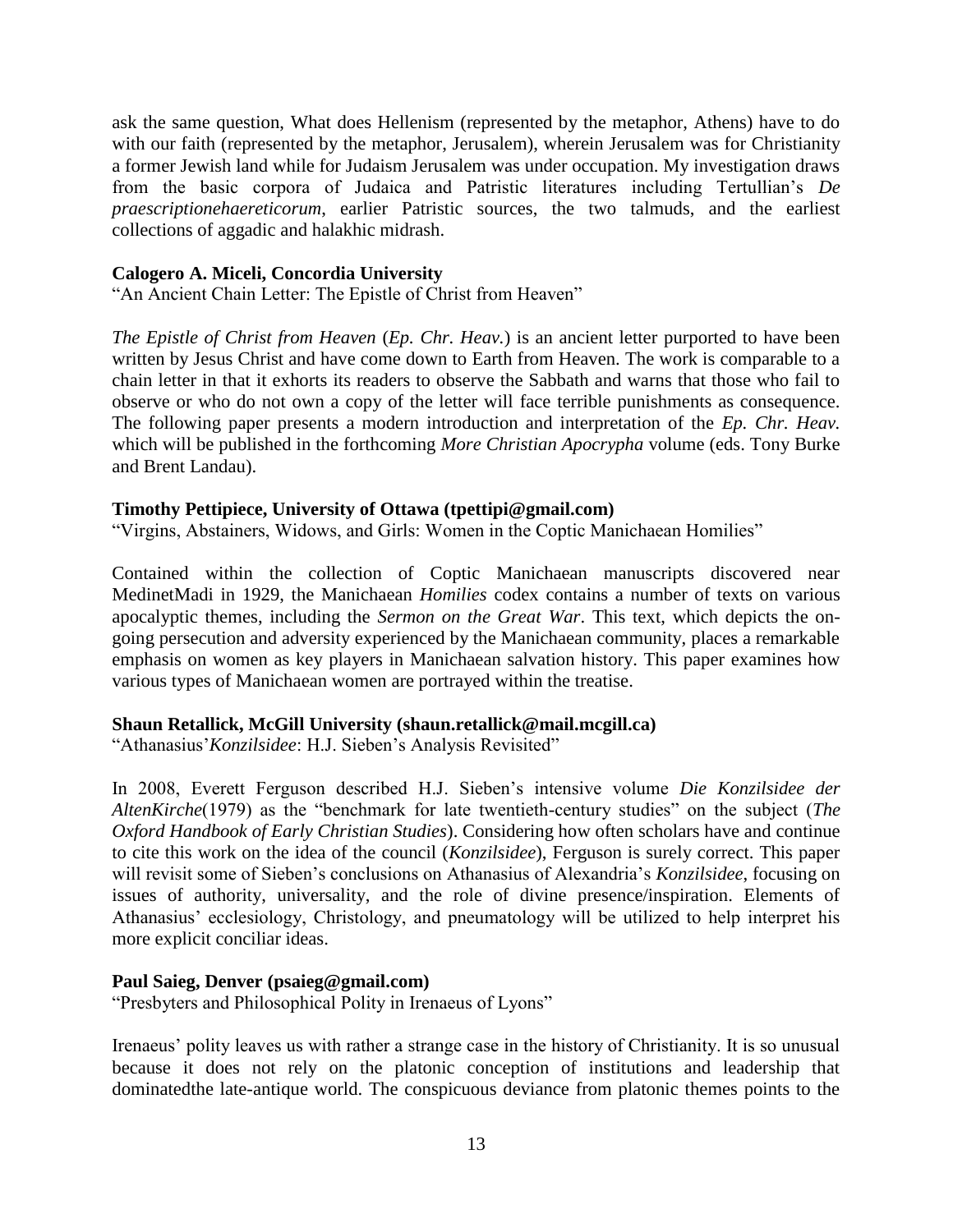uniqueness of Irenaeus' concepts of polity. As a counter-point to the pioneering work of Dominic O'Meara, I will examine the dimensions of Irenaeus' polity that specificallydo not engage these platonic notions and argue that the 'fractionated' nature and fluid social background of the second-century Church can helpexplain why Irenaeus sought an alternative to the dominant platonic polity of his day.

#### **FabrizioVecoli, Université de Montréal (fabrizio.vecoli@umontreal.ca)**

« L'Écrituredans la doctrine ascétique des Pères du Désert»

Danscet exposé, j'entendsprésenteruneétudeconcernant le rôle de l'écrituredans la doctrine ascétique des Pères du Désert. En me basantsur les sources littéraires du monachismeprimitif (IV-V siècles), je me propose de mieuxcomprendrela placeattribuée à la transmission indirecte (soit par la communication écrite) de la sagessespirituelle. Les premiers moines font montre, à cesujet, d'une tension particulière, qui paraîtparadoxale. D'une part, ilsopposent un refus net à l'écriturecommemoyen (rigide et inerte) de conservation de la tradition ascétique. D'un autrecôté, ils font face à l'incontournableréférence aux textessacrés : la révélationchrétienne a étémise par écrit, elle a ététraduite et transmisse au moyen de livres qui se trouvent à êtremédités par les moinestous les jours. Par conséquent, le monachisme se situe au croisement entre la dimension spirituelle, charismatique de la vie religieuseet – de l'autrecôté – sa dimension scripturaire. Le processuscontroversémaisnéanmoinsinévitable de la mise par écrit de la tradition des apophtegmes (à l'origineorale, semble-t-il) est un exemplesignificatif de cette tension.

In my presentation I will examine the role of writing in the ascetical doctrine of the Desert Fathers. Utilizing the literary sources of early monasticism (IV-V centuries) – starting with Egypt  $-$  I intend to come to a better understanding of the place which is attributed to spiritual wisdom's indirect transmission (written communication). The early monks reveal a particular tension in this matter, which appears to be paradoxical. On one hand, they exhibit a strong refusal – sometimes even disdainful – of writing as a conservation means (inflexible and lifeless) of the ascetical tradition: the latter, in fact, is associated with the practice of spiritual direction and, consequently, can only be oral and direct. On the other hand, there is the inescapable reference to the sacred texts: the Christian revelation has been put into writing, translated and passed on by the means of books, which are ruminated by monks every day. Therefore, monasticism lies at the intersection between the spiritual, charismatic dimension of religious life and – on the other side – the scriptural dimension of Christianity, where the freedom of the spirit is bounded by the objective element – still interpretable, to be sure – of the Book. The controversial but unavoidable writing process of the apophthegmatic tradition (originally passed on orally) is a meaningful example of this tension.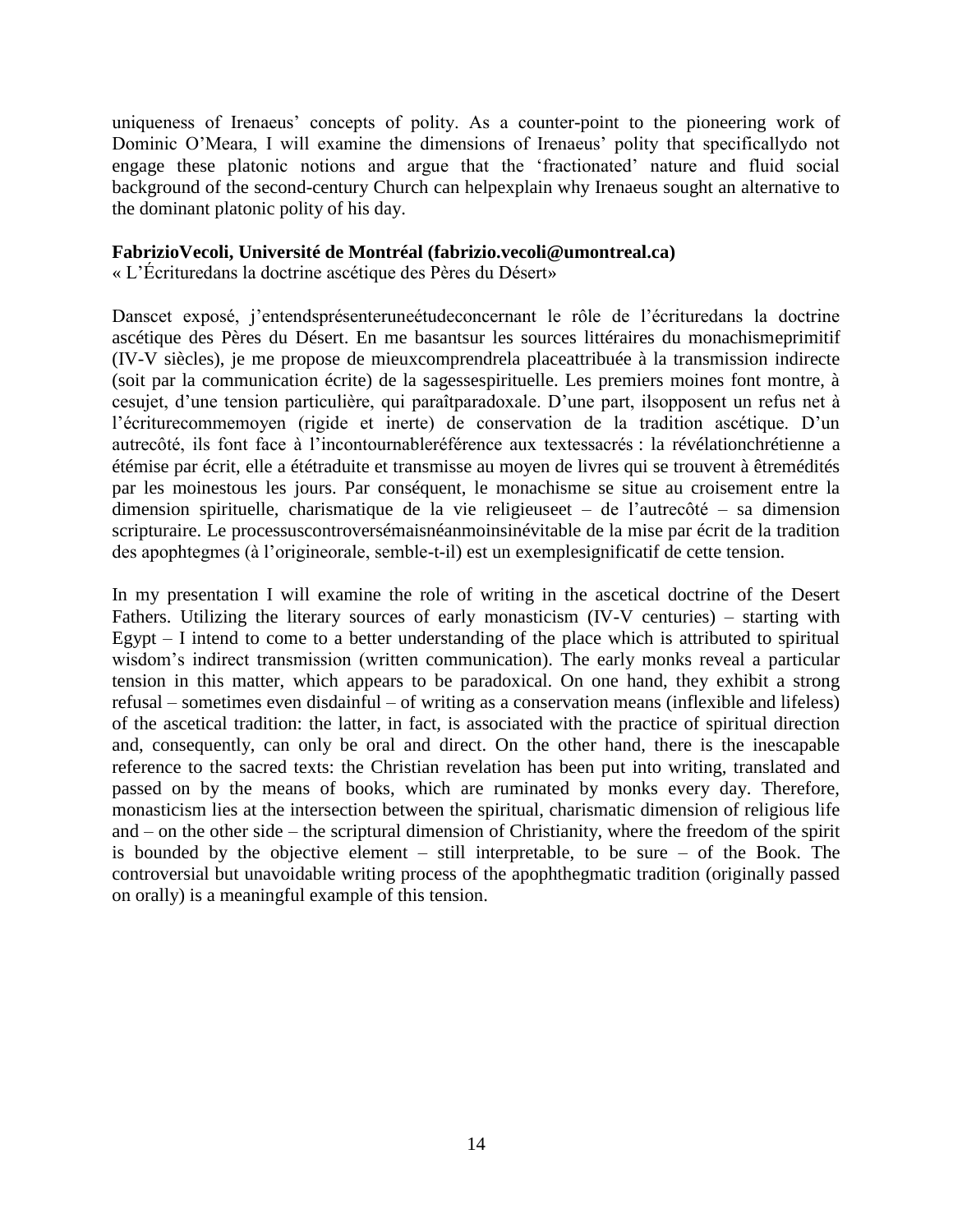# ANNUAL GENERAL MEETING 2014 MINUTES

# **Canadian Society of Patristic Studies/ Association Canadiénne des Études Patristiques**

# **Brock University, St. Catharines, Ontario**

**---------------------------------------------------------------------------------------------------------------------**

# Monday May 26, 2014 9:00-10:15am (Cairns 207)

## Present:

Wendy E. Helleman, Naoki Kamimura, Andrius Valevicius, Robert Kitchen, Patrick Grey, Paul-Hubert Poirer, Shawn Retallick, Maria Dasios, Paul Smith, Martin Bellerose, Daniel Maoz, Steven Muir, Geoffrey D. Dunn, Robert Kennedy (President), Mona Tokarek LaFosse (Acting Secretary)

## Minutes:

**Agenda** to follow last year's format

**Minutes from 2013** – approved with one small revision (Travis Kroecker should be Travis Kroe**k**er)

#### **Business arising:**

- NAPS meeting in 2014; Oxford meeting in 2015 (NAPS will join Oxford conference and will not meet in Chicago; CSPS will meet in Ottawa)
- Proposed dates for next year's meeting: Sun May 31 to Tues Jun 2

## **President's report (Robert Kennedy):**

- Did contact NAPS, but nothing to report
	- o discussion about members who attend both NAPS and CSPS
		- this year the two overlapped on Saturday, but this is unusual since the CSPS dates were changed to accommodate the needs of Congress organizers
		- NAPS meets in Chicago, which usually makes travel to CSPS workable
		- $\bullet$  the next year this will be an issue will be 2016 when Congress is in Calgary
- Please be aware of the CCSR doctoral student travel grant that is available to doctoral students who have passed their comprehensive exams and have their dissertation proposal approved. The funds (\$7,500 total) are available for travel to do research, split and awarded to several students with successful applications.

#### **Treasurer's report (Steven Muir):**

- We remain a small, stable society; revenues match expenses, more or less.
- Year-end cash system used, so a few items appear to be outstanding (e.g., CCSR luncheon reimbursement), but are worked out in the next fiscal year
- Year end: surplus of \$856; cash balance of \$4,000 is stable from year to year
- Encouragement to members to please donate to the society; income tax receipts are available
	- o **Steven will add a line to membership renewal email that requests donations;** this donation can be added to the membership dues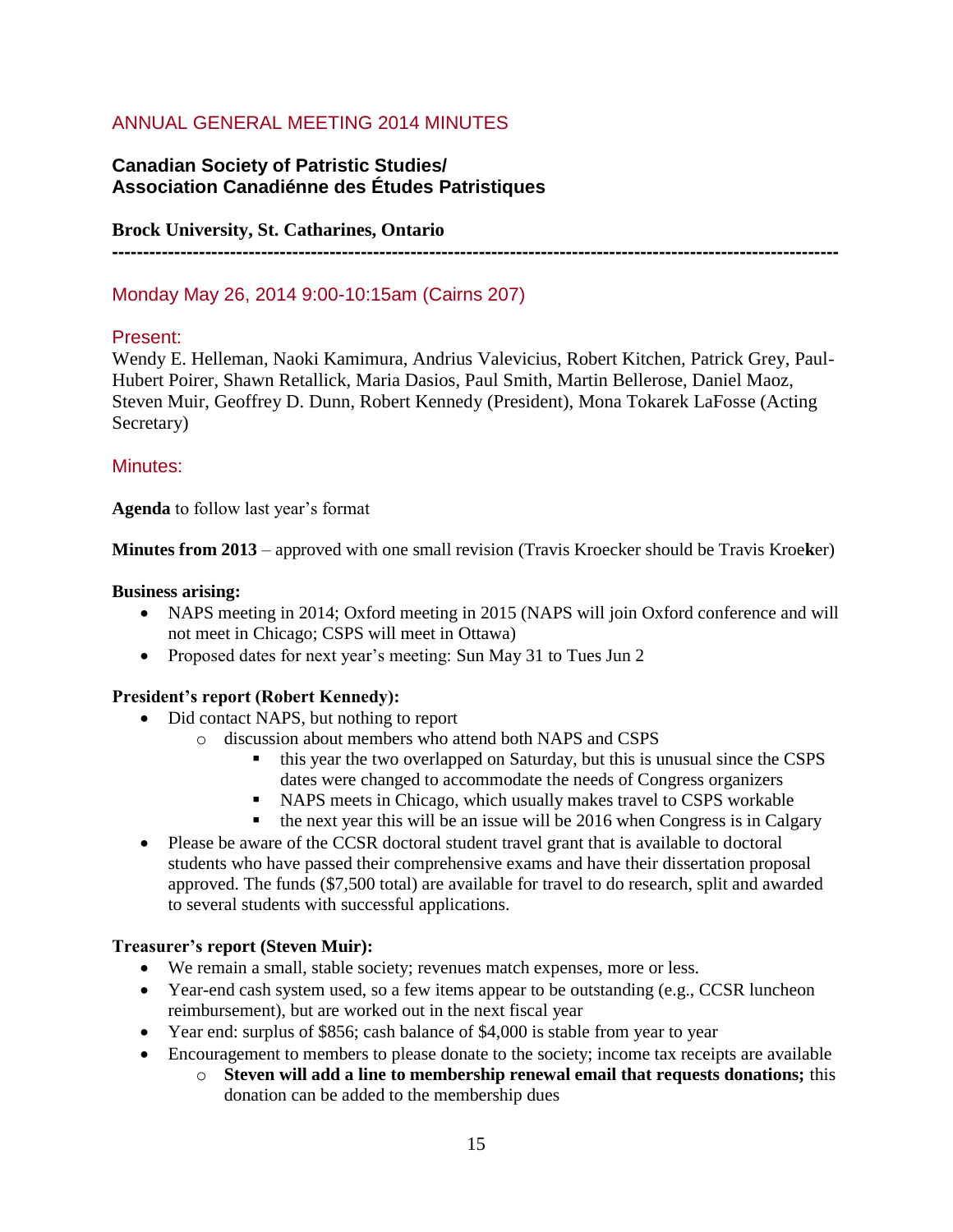- Method of payment remains mailing cheques to the treasurer; PayPal charges a small fee which is better used within our society
- SSHRC travel funds available in 2012 were no longer available in 2013 or 2014; no societies get this any longer
- Rate of renewal is about 80%; most significant non-renewal numbers for students, but with new members the society is stable at about 70 members (this is the case since the beginning of the Society)
- Student essay prizes
	- o not awarded in 2012 or 2013; this year, there were two prizes awarded
	- o discussion on encouraging participation in student essay competition:
		- the President could write a letter in September reminding students and faculty about the prize
		- website could be clearer about the prize
		- current parameters could be changed re. professor's approval and requirement for the paper to be written for a course in the current academic year
	- o motion to have the **executive take these ideas for revising the parameters of the student essay prize competition under advisement** (Steven, seconded by Patrick) – approved
- Motion to accept financial statements (Steven) approved

Point of discussion: travel funds

- Donations can be designated for a travel fund (all or some)
	- o if this occurs, it will constitute a new line on the budget
- Other ideas
	- o Sponsorship/patronage
		- Approach Greek Orthodox community (Patrick), or failing that, the Macedonians  $\odot$
	- o Endowment fund from members' contributions
		- active fund raising suggested by Andrius; for example, ask for one time gift of \$100 from each member to a specific goal (e.g., \$5,000); keep members up to date on the progress of the fundraising campaign to encourage their participation during the campaign
		- students who gave could have someone else match their donation (Wendy)
		- designate specific amounts for travel or student essay prizes (Steven)

## **Nominating committee (Bob Kitchen, Robert Kennedy, Paul Smith):**

- Nominations and motion (as below) for 2014 approved
	- o President: Bob Kitchen (2014-2016)
	- o Vice-President: Mona Tokarek LaFosse (2014-2016)
	- o Treasurer: Steven Muir (2014-2016)
	- o Secretary: Tim Pettipiece (2014-2016)
	- o Nominations committee: Andrius Valevicius (2014-2017), Robert Kennedy (2014- 2016)
	- o Programme committee Anne Moore (2015-2016) = Programme Coordinator and Local Area Coordinator for 2016 in Calgary
	- o Programme committee Maria Dasios (2015-2017)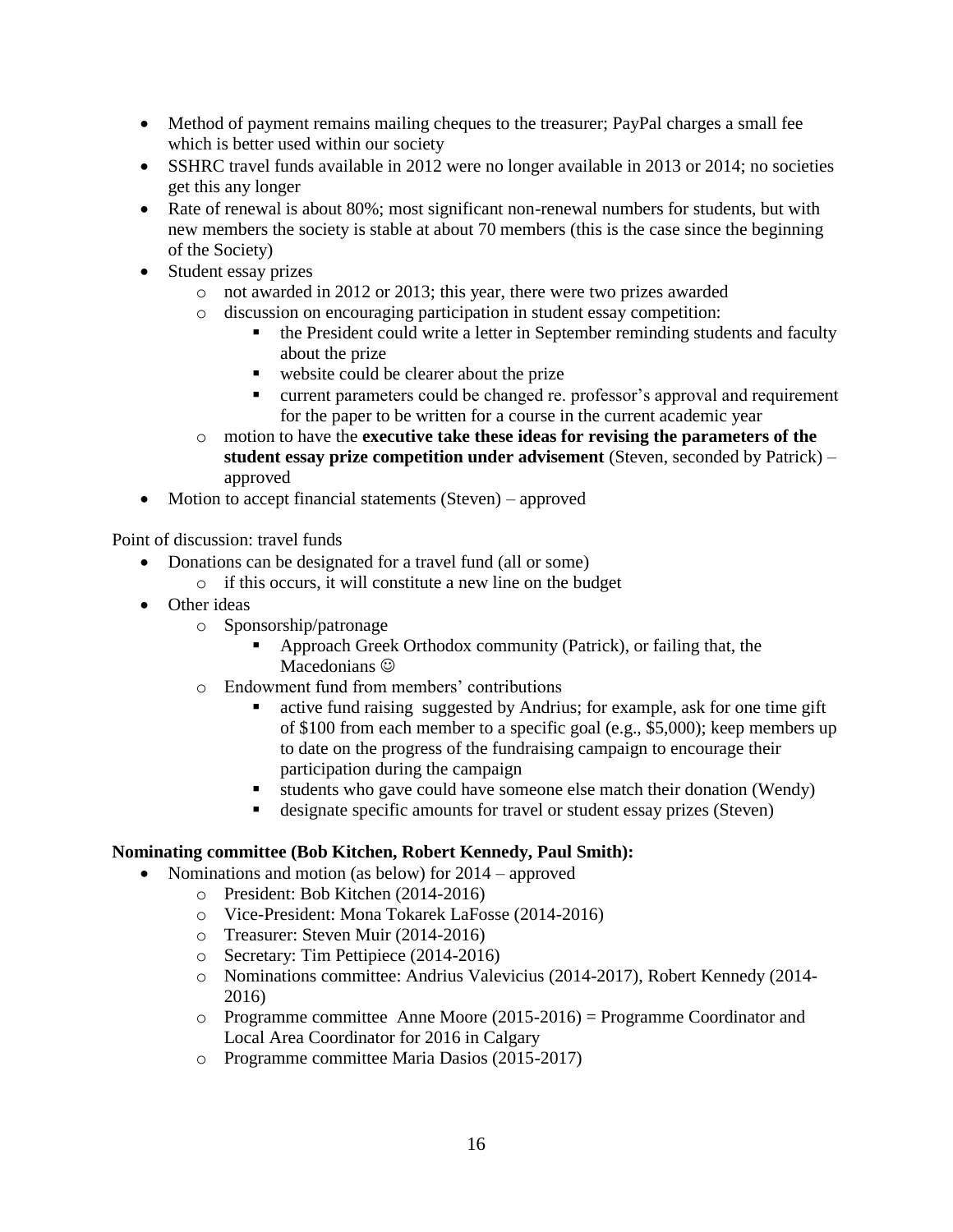- o nominated from the floor by Mona, seconded by Steven = Programme Coordinator at Ryerson (Toronto); Wendy Helleman willing to be Local Area Coordinator
- o **Communications Officer/Bulletin Editor is still open\***
- o Webmaster: Kevin Hill
- o CCSR representative: Paul-Hubert Poirier
- o Motion that Communications Officer/Bulletin Editor and Webmaster be altered to two year terms rather than open terms

# **Planning for 2015 meeting** at University of Ottawa

- o proposed dates: Sun May 31 to Tues Jun 2
- o Programme Coordinator 2015: Theo de Bruyn
	- important to have English and French papers mixed throughout the programme
- o Book discussion and reviewer(s) TBA

Meeting adjourned at 10:15am

*\* Addendum: Paul Smith has graciously agreed to be Communications Officer starting June 2014.*

Minutes submitted by Mona Tokarek LaFosse, Acting Secretary